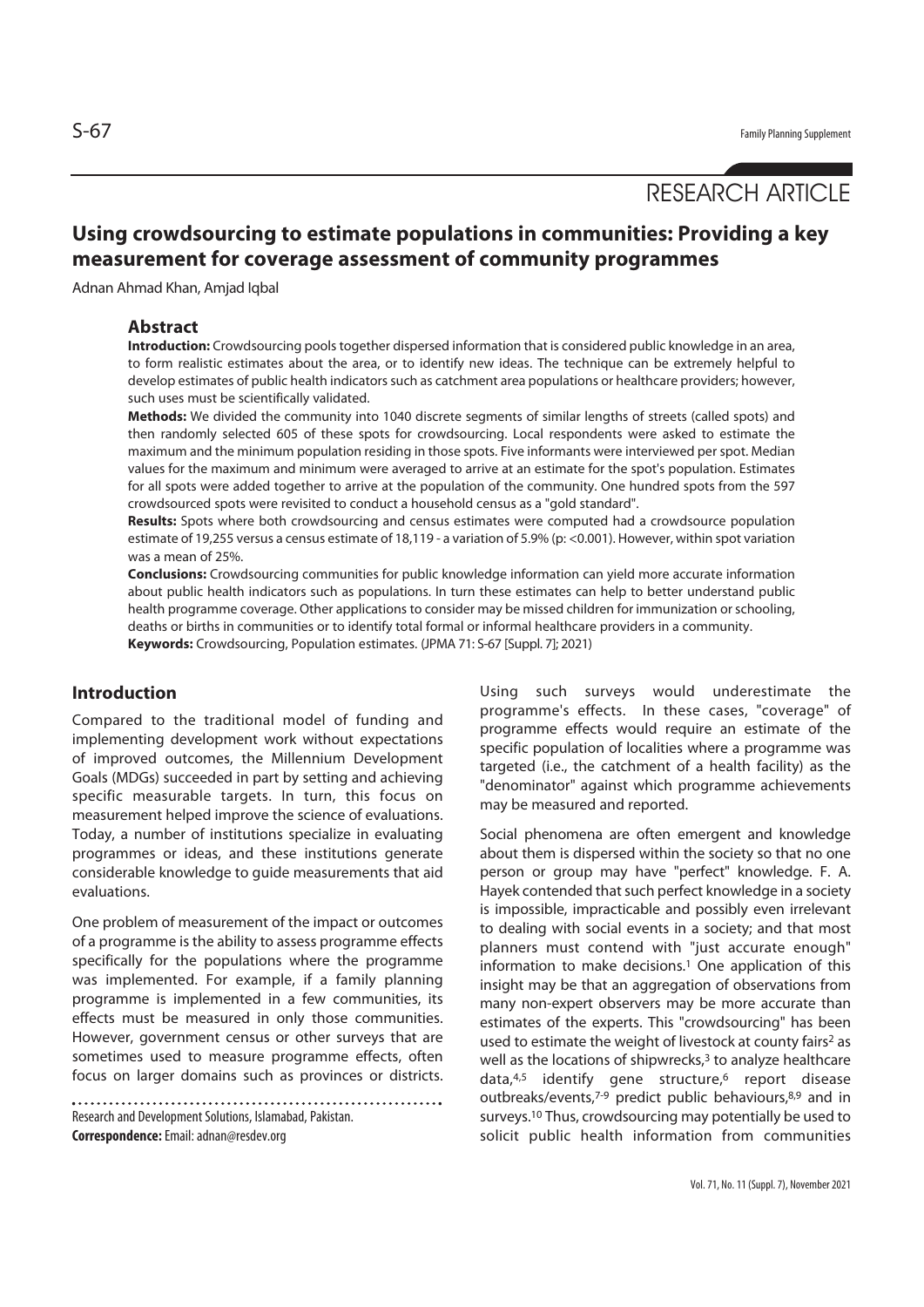## Family Planning Supplement  $\mathsf{S}\text{-68}$

directly, and this may be a relatively quick and inexpensive alternative to some surveys or surveillance.8-10

The key principles of the process are that a large number of unbiased "non-expert" observers are questioned about something they are expected to have at least some knowledge of. Care must be exercised to ensure that they do not confer with each other, in order to minimize "groupthink" or premature convergence onto commonly shared knowledge or a few dominant ideas.11 On occasions a personal commitment by informants, such as placement of actual monetary bets, adds to the accuracy of predictions.12-19

We describe a study to estimate the population of specific neighbourhoods and compare these to a limited census as a "gold standard". The study was conducted in the informal urban settlement of Dhok Hassu in Rawalpindi, Pakistan, where our team had established an "urban laboratory" to study ideas in development and were about to initiate a family planning promotion intervention. Population estimates were to be used for planning of the intervention and to measure its outcomes.

### **Methodology**

Using Google Earth, we identified 1040 "spots". Each spot corresponds to an identifiable length street on Google Earth of approximately 50-70 meters. In reality this reflects the smallest street that is visible on Google Earth and can accommodate the passage of an automobile. There are smaller lanes that only allow passage of pedestrians/cycles and are not visible on Google Earth.

Out of the total of 1045 spots, 605 were randomly identified and visited for "crowdsourced mapping". In each spot, the team asked pedestrians or shopkeepers for their minimum and maximum estimates of the 1) Number of houses, 2) Number of households and 3) Total population of that spot. Between 5 and 7 informants were queried in each spot. Each informant had to be a local resident and informants were not allowed to confer with each other nor to have had a prior contact with our interviewers, and there was no prompting by our interviewers.

For each spot, we calculated the medians of the minimum and maximum estimates given by the informants and averaged these medians to arrive at the crowdsourced population of the spot. Estimates for all spots were then summed to get the estimated total population through crowdsourcing. These crowdsourced population estimates were then compared against the census data as below.

Within the 605 spots identified above, 100 spots were randomly assigned to receive a census. A separate team visited these spots and listed members from each of these households along with their ages. Difference between the crowd sourced population estimate and the census population was compared using a T-test statistic. The overall process took around 3 days to map the spots on Google Earth and around 5-7 days for the field work.

#### **Results**

Among the 100 spots randomly identified for verification, the estimated population from crowdsourcing came up to 19,255 compared to 18,119 that was computed from the household census, giving an error rate of 5.9% (SD: 25%, p value: <0.0001) due to large between spots variation (range: -862% to 88%).

Crowdsourced estimates from all 605 spots were summed and came to 137,857. Since 605 spots for crowdsourcing had been randomly selected from a total of 1045 spots, the sum of all crowdsourced estimates was multiplied with 1.727 (1045/605) to arrive at a total population for Dhok Hassu of 238,116 (range: 223,829 to 252,403). On census, there were 2026 households living in singlefamily dwellings and 1521 in multifamily dwellings. These extrapolate to a total of 36,888 households.

### **Discussion**

We found that the accuracy of informant provided estimates of population of a community is approximately 6% when compared against a limited census of the same community. Given the costs of the exercise of just under USD 2000 and duration of around one week, our research demonstrates that crowdsourcing is an effective, accurate and rapid means for collecting certain public health relevant information, such as the number of households or population in a community.

Our findings supplement the existing research on pooling knowledge or cooperation across internet or social media to garner publicly known information.4-9 More specifically, we add to the relatively sparse research on crowdsourcing local information directly from communities.

The process of using crowdsourcing has evolved iteratively. Previous experience had shown that spots have to be of similar size as large variations in spot size add to error. Accuracy of estimates rises as more informants are queried per spot, levelling off at around 5- 6 informants; little additional advantage is observed with 7 or more informants. It is also crucial to ensure that the informants reside in the area and are not just visitors. Additionally, to avoid "group think", interviewers must be